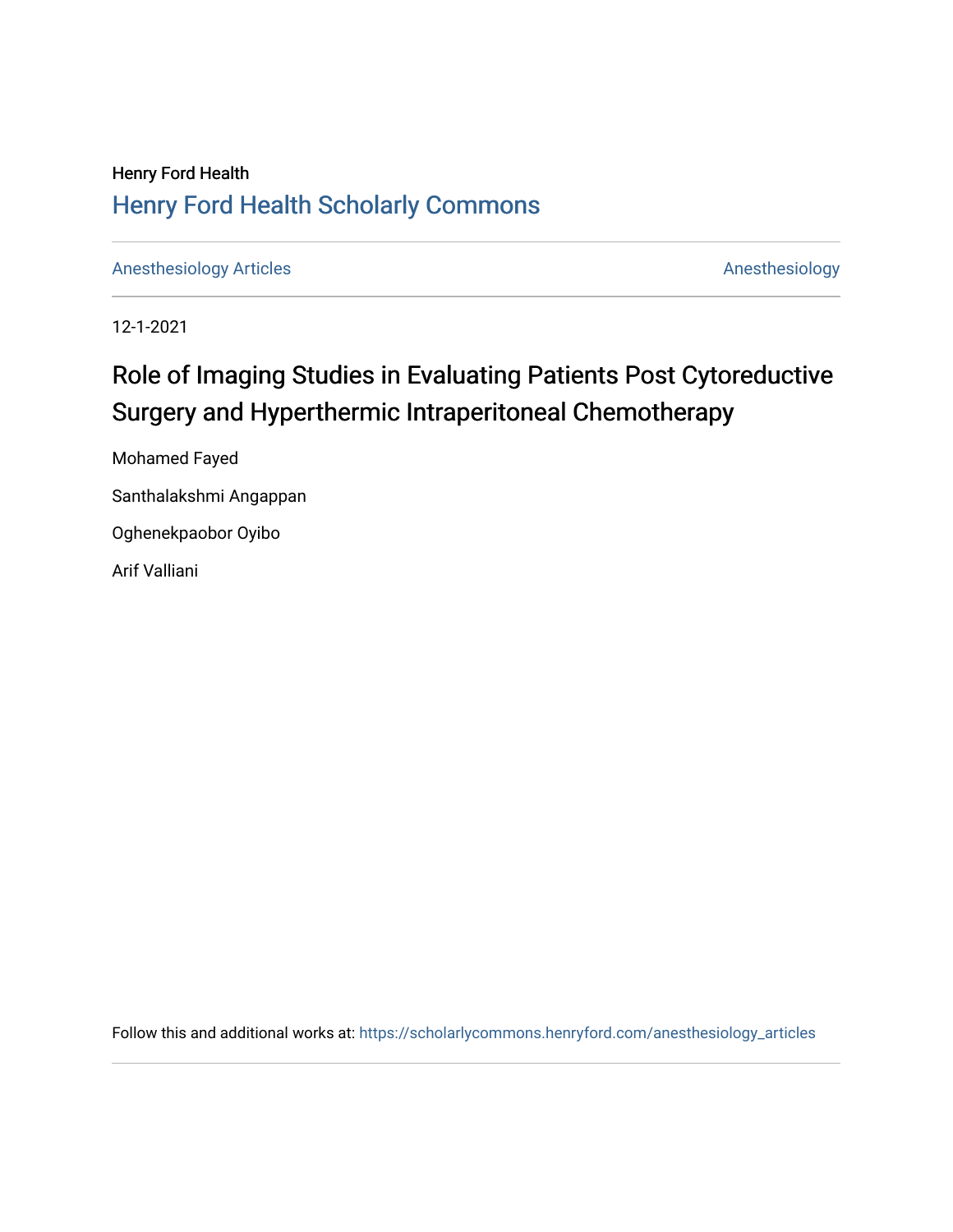Cureus

**Review began** 12/09/2021 **Review ended** 12/15/2021 **Published** 12/22/2021

#### **© Copyright** 2021

Fayed et al. This is an open access article distributed under the terms of the Creative Commons Attribution License CC-BY 4.0., which permits unrestricted use, distribution, and reproduction in any medium, provided the original author and source are credited.

# **Role of Imaging Studies in Evaluating Patients Post Cytoreductive Surgery and Hyperthermic Intraperitoneal Chemotherapy**

<span id="page-1-0"></span>[Mohamed](https://www.cureus.com/users/290565-mohamed-fayed) Fayed  $^1$  , [Santhalakshmi](https://www.cureus.com/users/310733-santhalakshmi-angappan) Angappan  $^2$  , [Oghenekpaobor](https://www.cureus.com/users/231593-oghenekpaobor-oyibo) Oyibo  $^3$  , Arif [Valliani](https://www.cureus.com/users/248475-arif-valliani)  $^3$ 

1. Anesthesiology and Perioperative Medicine, Henry Ford Health System, Detroit, USA 2. Anesthesiology, Perioperative Medicine and Pain Management, Henry Ford Health System, Detroit, USA 3. Anesthesiology, Henry Ford Health System, Detroit, USA

**Corresponding author:** Mohamed Fayed, mfayed1@hfhs.org

# **Abstract**

A 77-year-old male presented to the ED with a new onset of acute abdominal pain, nausea, and vomiting. He had a previous surgical history of cytoreductive surgery (CRS) and hyperthermic intraperitoneal chemotherapy (HIPEC) for an appendiceal tumor. Despite the repeated reassuring abdominal examinations, CT abdomen showed high-grade bowel obstruction and perforation. He was urgently taken to the operating room and underwent resection of 70 cm segment of small ischemic bowel with primary anastomosis. His postoperative course was complicated with atrial fibrillation (AF) requiring cardioversion and medical therapy. Later, he was discharged home under stable conditions. Relying on abdominal signs, an abdominal exam in a patient with a previous history of extensive peritonectomy and post-HIPEC surgery is challenging due to the altered peritoneal anatomy. As a result, the abdominal examination findings can be benign and misleading. This can lead to delayed surgical intervention, thereby increasing morbidity and mortality significantly. Therefore, a detailed evaluation with a low threshold for abdominal imaging studies like abdominal X-rays and CT abdomen series is warranted in this subset of patients.

**Categories:** Emergency Medicine, General Surgery, Other

**Keywords:** abdominal imaging, abdominal radiology, physical exam, abdomino-pelvic ct, abdominal x-ray, free air in the abdomen, silent perforation of bowel, bowel obstruction, mesenteric ischemia, cytoreductive surgery and hipec

# **Introduction**

Primary peritoneal cancers are rare and mainly occur secondary to disseminating tumor cells from the primary GI or gynecological cancer [1]. Most often, they are associated with ascites and lymphadenopathy. The mainstay treatment for this secondary extensive peritoneal cancer is cytoreductive surgery (CRS) combined with hyperthermic intraperitoneal chemotherapy (HIPEC). This treatment has been shown to improve survival rates [2,3]. However, CRS and HIPEC treatment are complex surgical procedures involving total peritonectomy if metastasis is extensive [4]. In addition, repeated lavages in the peritoneal cavity with high-dose thermo-chemotherapeutic agents could amplify the peritoneal irritation and inflammation. This, in turn, can contribute to the development of complex adhesions, distorted anatomy, destruction of the visceral peritoneum and its nerve supply, and severe postoperative pain after surgery [5].

Although HIPEC, as a treatment for extensive metastasis, was established almost a century ago, the procedure itself has evolved over several years and has been opted more frequently over the last few years. Hence, the available literature on HIPEC and its long-term complications is not well elucidated. In addition, the long-term outcomes of patients older than 70 years old post CRS and HIPEC procedures are not available in the literature.

We report a case of mucinous appendiceal cancer treated with HIPEC and CRS three years prior. He presented with bowel ischemia despite repeated reassuring abdominal exams, thereby making the reliability of abdominal physical exams questionable in these situations.

# **Case Presentation**

A 77-year-old man presented to the emergency department with acute abdominal pain of one-day duration. He had a past medical history of chronic atrial fibrillation (AF), obstructive sleep apnea, and mucinous appendiceal cancer status post CRS including right hemicolectomy, pelvic peritonectomy, omentectomy, and HIPEC three years prior.

The pain was located around the epigastrium. It was non-radiating, 7 out of 10 in intensity, with persistent belching, and associated with nausea and vomiting. On admission, he was afebrile, normotensive, with an oxygen saturation of 96% on room air. Abdominal examination showed a soft and non-tender abdomen. Laboratory work was significant for mild hyponatremia, white cell count of 11.8 k/mm3, neutrophil count of 86%, hemoglobin 13.5 gm/dL, and platelets 193 k/mm3 with normal liver function tests, lipase, and urine

#### **How to cite this article**

Fayed M, Angappan S, Oyibo O, et al. (December 22, 2021) Role of Imaging Studies in Evaluating Patients Post Cytoreductive Surgery and Hyperthermic Intraperitoneal Chemotherapy. Cureus 13(12): e20601. DOI 10.7759/cureus.20601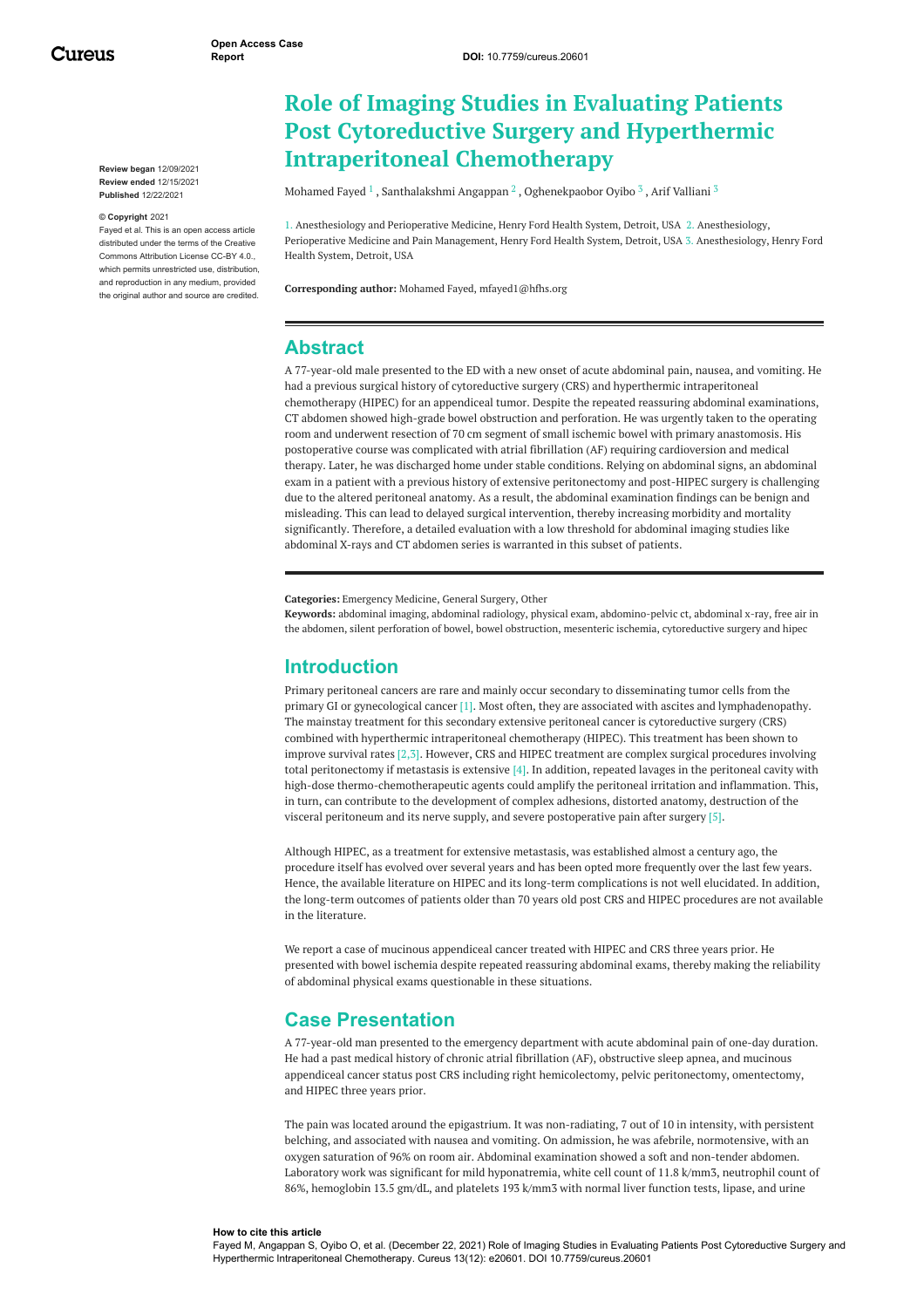<span id="page-2-0"></span>analysis. Given his persistent nausea and vomiting, the abdominal X-ray showed mild colonic dilatation with scattered air-fluid levels consistent with an ileus (Figure *[1](#page-1-0)*). The patient was kept fasted; he received nasogastric decompression of his stomach and IV fluids.



### <span id="page-2-1"></span>**FIGURE 1: Abdominal X-ray of our patient.**

Red arrow: Dilated transverse colon, 7.7 cm in diameter.

However, over the next 24 hours, the patient still had an unremarkable abdominal exam with no improvement of his symptoms, and his AF rate was not controlled. CT scan of his abdomen and pelvis showed high-grade partial small bowel obstruction with a transition point in the proximal to mid ileum and free air in the peritoneum (Figures *[2](#page-2-0)*-*[3](#page-2-1)*).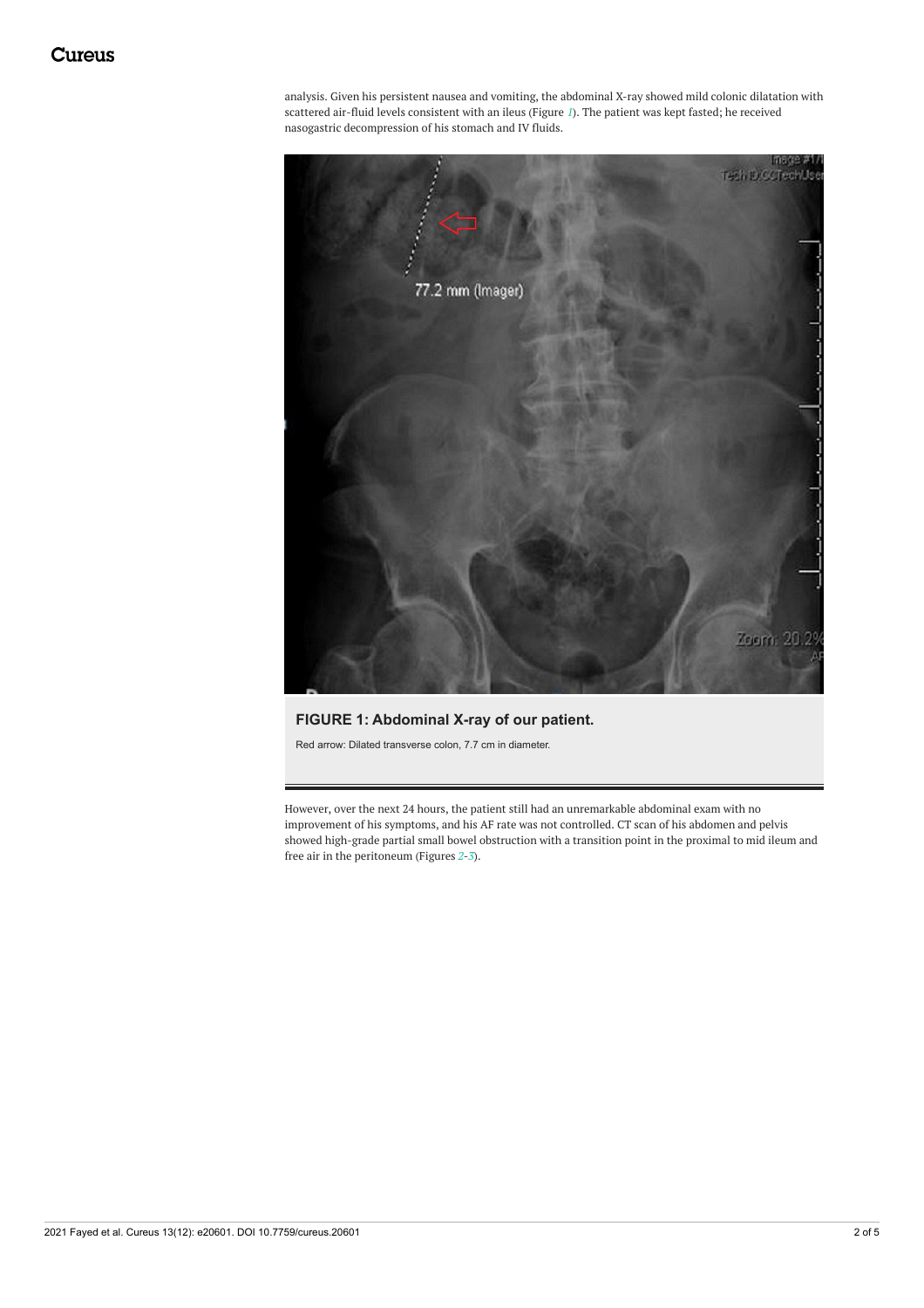

# <span id="page-3-0"></span>**FIGURE 2: CT scan of the abdomen.**

Red arrow: Dilated small bowel loop, 4 cm in diameter.



# **FIGURE 3: CT scan of the abdomen, lung window level.**

Blue arrow: Pockets of free air seen on lung window.

The patient underwent exploratory laparotomy with resection of 70 cm segment of the small necrotic bowel.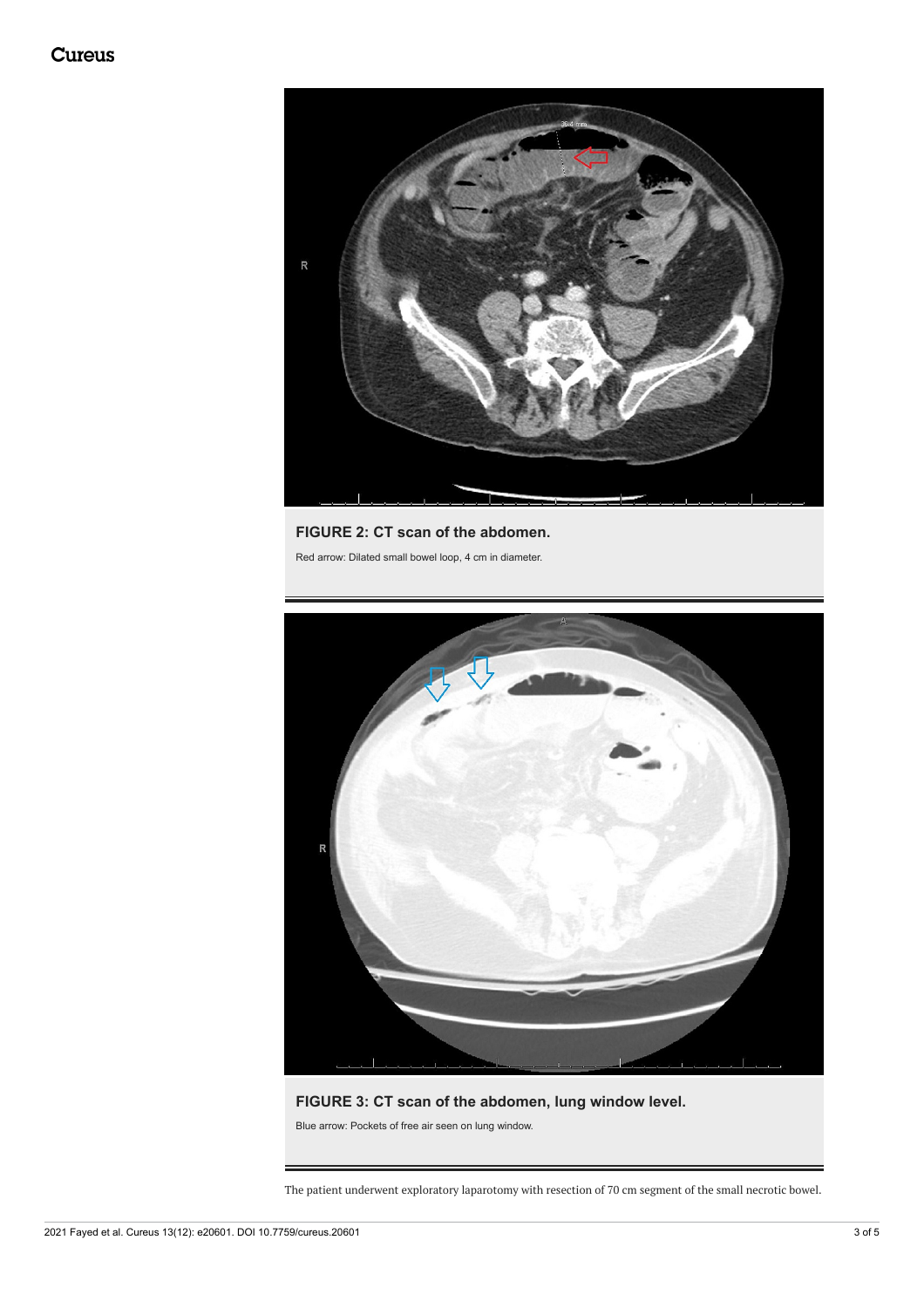In addition, he received IV cefepime for *Escherichia coli* bacteremia. Later, due to ongoing hemodynamic instability, AF with a rapid ventricular response, and distended abdomen, re-exploration was done three days later with the removal of another 20 cm of small intestine with a total remaining small bowel length of 140 cm. Following his surgeries, he was started on total parenteral nutrition with gradual up-titration of caloric requirements.

The patient's hospital course was complicated by intraabdominal fluid collection requiring interventional radiology guided drain placement and uncontrolled AF with rapid ventricular response requiring amiodarone and electrical cardioversion. After a month of prolonged hospital stay, the patient was discharged on a liquid diet and supplemental parenteral nutrition secondary to short bowel syndrome, with outpatient follow-up with a nutritionist and primary care provider.

# **Discussion**

CRS and HIPEC surgeries can significantly influence the overall disease-free survival in selected patients suffering from peritoneal surface malignancies (PSM) [6]. The most common causes for post HIPEC complications and readmissions include failure to thrive, infection, and ileus and bowel obstruction (Table *[1](#page-3-0)*) [7,8]. Our patient presented three years after his initial surgery decreasing the likelihood of these complications being the cause of his symptoms. For transmural bowel necrosis, the risk factors in our patient are embolic acute mesenteric ischemia from chronic AF and small-bowel obstruction from previous CRS and HIPEC [9].

| <b>Cardiac complications</b> | Incidence of 8% |
|------------------------------|-----------------|
| Pulmonary embolism           | 0.9%            |
| Pneumonia                    | 5.4%            |
| Pneumothorax                 | 5.4%            |
| lleus                        | 60%             |
| Fistula                      | 1.8%            |
| GI abscess                   | 7.3%            |
| Anastomotic leak             | 9.1%            |
| Hemorrhage                   | 8.1%            |
| Acute kidney injury          | 5.4%            |
| Sepsis                       | 6.4%            |
| Superficial skin infection   | 5.4%            |

### **TABLE 1: Incidence of complications after hyperthermic intraperitoneal chemotherapy.**

Our differential diagnoses included gastroenteritis, peptic ulcer disease, pancreatitis, renal colic, mesenteric ischemia, and small bowel obstruction. Although patient laboratory results were significant for leukocytosis, the patient denied a history of diarrhea, fever, or bloody stool. Also, given the fact that his symptoms were refractory to medical management, we ruled out gastroenteritis and peptic ulcer disease. His amylase and lipase were within normal limits. Nephrolithiasis was also ruled out as urine analysis did not show evidence of RBCs, and there was no costophrenic angle tenderness. Due to persistent symptoms, we ended up doing a CT scan of the abdomen, which showed mesenteric ischemia.

There are few explanations to consider for the repeated unremarkable abdominal exam. First, our patient had total peritonectomy during his CRS. Abdominal tenderness and rebound tenderness rely on the innervation of parietal and visceral peritoneum. Parietal peritoneum is innervated by afferent fibers from lower intercostal nerves and lumbar plexus. It is sensitive to sharp pain, pressure, and temperature. However, visceral peritoneum only receives its innervations via the autonomic nervous system and perceives dull pain sensation [4]. With extensive and total peritonectomy, there is no peritoneum left to elicit inflammation of the peritoneum, thereby demonstrating negative abdominal signs on exam. Secondly, chemotherapy-induced polyneuropathy is one of the most common side effects of cancer treatment [10]. It can lead to permanent symptoms and disability in up to 40% of cancer survivors [11]. Finally, our patient had HIPEC with mitomycin, which can alter nerve conduction and pain perception at high concentrations. It has been shown that high concentrations of mitomycin injection can reduce the thickness of the sciatic nerve myelin sheath compared with lower concentrations [12]. Given the altered peritoneal anatomy and